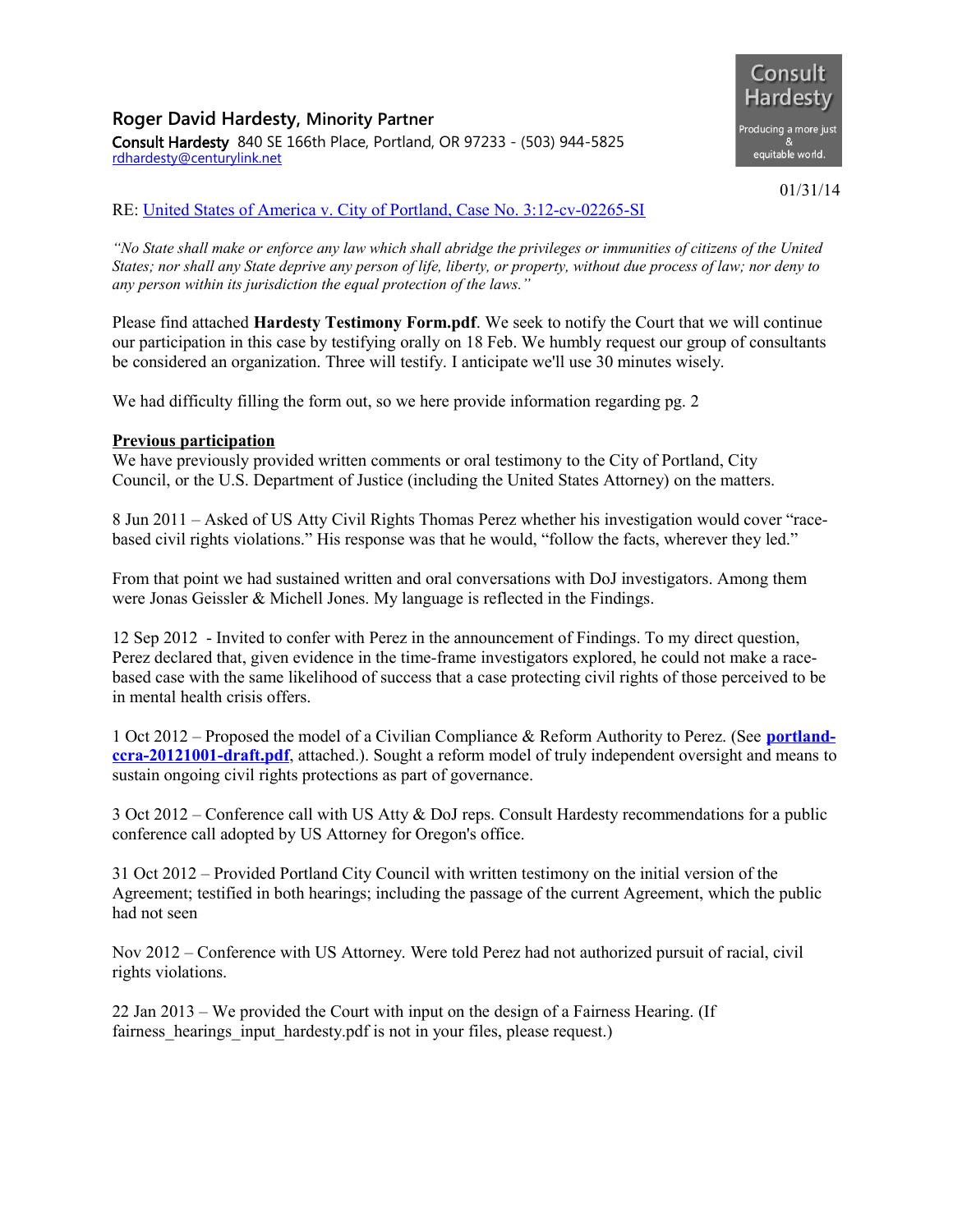## **Specific areas of concern regarding the fairness, adequacy, and reasonableness of the proposed settlement agreement**

On pg. 38 of the [Findings,](http://www.justice.gov/crt/about/spl/documents/ppb_findings_9-12-12.pdf) you will find the DoJ asserting, "Data provided to us by a local watch group indicated that PPB disproportionately stops African Americans." We believe this reporting to be disingenuous. Attached, please find **[PPB Stop Data.PDF](http://www.consulthardesty.com/wp-content/uploads/2014/02/PPB-Stop-Data.pdf)**. The 2011 data (presented in 2014) is that of the Portland Police Bureau, *provided* by a local organization. We believe you now hold in your hands probable cause that constitutional violations are occurring. We do not believe you can concur with DoJ Findings that declare such illegal practice beyond the scope of this investigation. As an officer of the Court we assume you have some responsibility to report this crime. For cross examination, we suggest the Portland Police Capt. Michael Marshman, in the Strategic Services Division.

The agreement on civil rights protections is inadequate, as it does not flow from the facts. The agreement is unreasonable as it contains Sec. 148, which provides data collection system to be in place no later than 31 Dec. 2013. The City of Portland has, in fact not made traffic and pedestrian stop data available to the public since 2011, when the investigation began. We do not believe you can, in good faith, receive a document with missed milestones … particularly in light of the fact that the work has not begun.

In addition, Sec. 89 of the Agreement stipulates that "local CCOs will establish, by mid-2013, one or more drop-off center(s) ..." Despite the DoJ's parallel suit against the State of Oregon, (See **[DoJ Interim](http://www.consulthardesty.com/wp-content/uploads/2014/02/Oregon-MH-Cover-Letter-Interim-Report-Final-1-2-14-1-copy.pdf) [Report on Oregon's Mental Health System](http://www.consulthardesty.com/wp-content/uploads/2014/02/Oregon-MH-Cover-Letter-Interim-Report-Final-1-2-14-1-copy.pdf)**, attached.), no drop-off centers have been established. In fact, with the City's inability to get PPB to engage with County services (Multnomah County Crisis Assessment and Treatment Center) specifically designed to reduce harm done to vulnerable populations by police, the victims actually have *fewer* facilities than when these investigations began. The Agreement must be rejected; parties must be ordered to create new fake dates, at the very least.

Sec. 145 describes an election process for COAB members. In a process absent of public involvement the parties have substantially changed the process. You are requested to either describe the actual process or to negotiate with victims the methodology they require to select representation. The behind-the-scenes changes already in play violate Sec. 187: "Any modification of this Agreement by the City of Portland must be approved by the City Council of the City by written ordinance."

Of primary concern to Consult Hardesty is the Court's continued participation in this matter. We believe, for an Agreement to be fair, it should receive a ruling that the parties should provide the Court with annual reviews, to ensure fair and speedy progress toward compliance is being carried out.

We come seeking the Court's protection from local government's abuse of power. We believe that the COCL should have a direct line of report to the Court, regarding non-compliance. Sec. 163 & 164 need your attention: is the mere forwarding of a report sufficient? We join the League of Women Voters, ACLU & NLG in testifying that the Albina Ministerial Alliance Coalition for Justice and Police reform retain 'friend of the court status.'

We seek the Court's guidance, should this Agreement receive a rubber stamp of approval, we require – in your ruling – how the parties should interpret phrasing in Sec. 141: The COAB shall, "make recommendations to the Parties and the COCL on *additional actions*."

Will you, in your ruling, assure the victims that this community board is not limited solely to engaging the flaws of this Agreement? An analysis by Consult Hardesty reveals many flaws in what Findings (pg. 27) describe as a 'self-defeating accountabilty system.' Please preserve our aspirational goals that the COAB will not be confined to tinkering with the vision of keeping it largely intact by this Agreement, negotiated behind closed doors, without public involvement.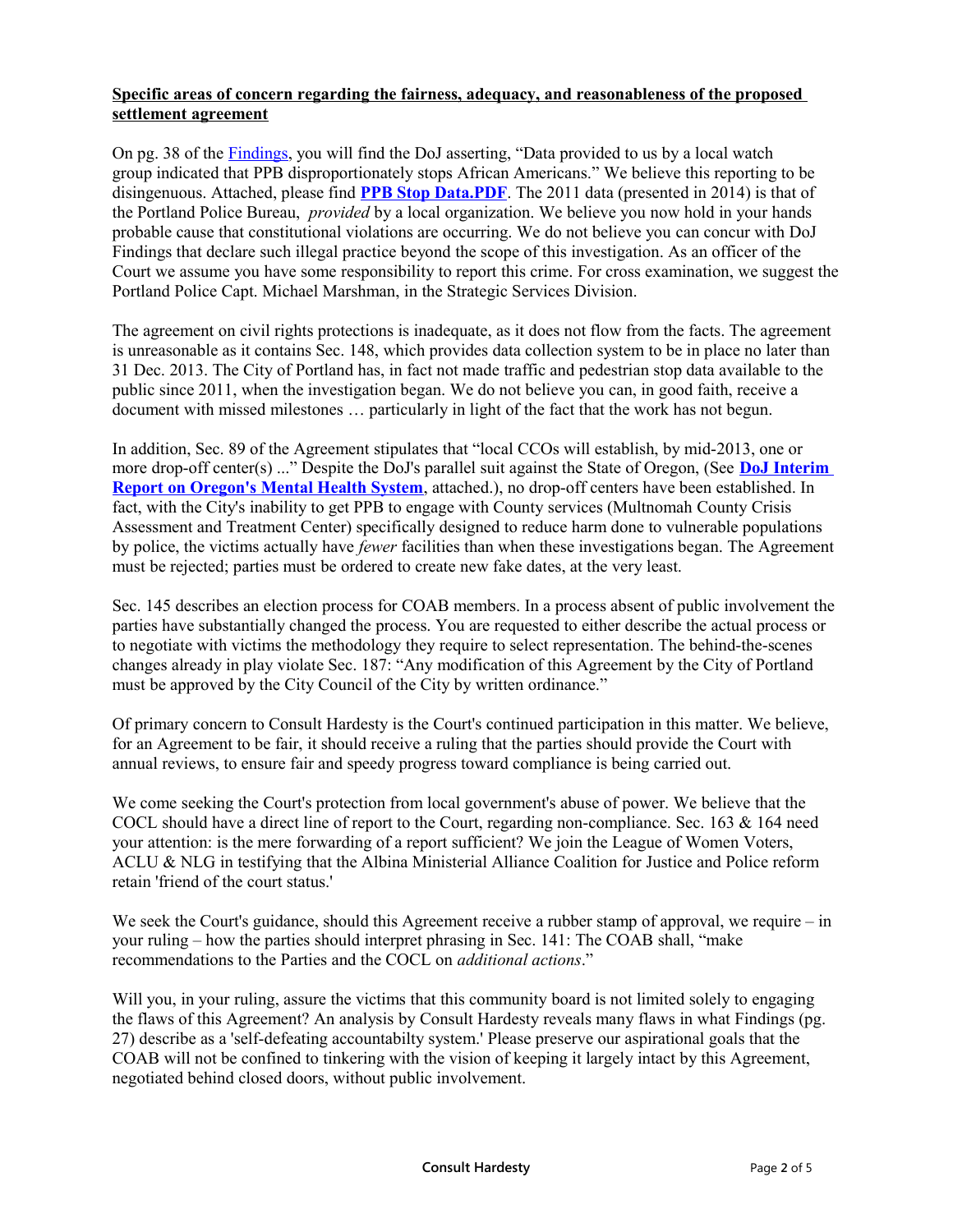We need hints in your ruling, guiding victims to the Court's understanding of 'substantial' noncompliance. Will there be metrics? Will they be measured in beatings, or deaths?

Based upon the boxes you checked above, please clearly describe the specific areas of your concern regarding the fairness, adequacy, and reasonableness of the proposed settlement agreement which you would like to bring to the Court's attention. If attaching additional pages, you are limited to 20 pages (single-sided):

[]Training. Chief's refusal to engage the community (including professional organizations) in development and review of Training obstructs the delivery of constitutional policing. Background checks, confidentiality agreements & police vetting prior to acceptance, lack of community outreach, all configure to keep the victims from finding redress in current conditions.

[] Use of Force Policy (General). Developed in a vacuum, absent of public deliberation. Victims did not participate: therefore we lack a matrix by which use of force can be assessed, reported  $\&$ restore confidence. Development & implementation does not address civil rights violations made known on pg. 19. Sec. 69 in the Agreement.

[] Mental Health Services (General). Deadline has passed; no drop-in center, due by June 2013. Failure to address DoJ concens in Sec. 89. Result of DoJ involvement at state & city level: decline in services on offer during the investigative period.

EVIDENCE: US Atty Letter of Finding, dated 2 Jan 2014, #DJ-168-61-30. (See **Oregon-MH-Cover-Letter-Interim-Report-Final-1-2-14-1 copy.pdf**, attached.)

[] Behavioral Health Unit and Advisory Committee. Collaborators refuse to grant victims redress. The BHU Advisory Committee remains firmly under perpetrator's authority; perpetrators refuse to engage in outreach among individuals & organizations not historically complicit in identified, unconstitutional patterns and practices. Background checks inhibit broad involvement and contribute to results that one serves without police authority approval. Confidentiality requirements prevent members from obtaining broad, restorative input and any publicly deliberative process.

BHU unit itself fails to adopt psych eval criteria as to who is fit to serve in this group. Auditor fails to provide any estimates as to how many calls require these kind of services. No benchmarks established, for analysis of effectiveness. There are no sanctions for pereptrators who fail to employ this team to reduce their illegal use of force. Lack of bureau cooperation with existing services. No accountability; when it fails or stops performing, no one will know.

EVIDENCE: [Officer involved in James Chasse case now part of mental health unit](http://www.oregonlive.com/portland/index.ssf/2013/04/portland_officer_involved_in_j.html)

[] Bureau of Emergency Communication. Training to triage distress calls to apppropriate care providers, keeping victims safe from police misconduct at the outset. (Agreement, Sec. 89 & 113-115.)

[] Employee Information System. The court needs to know DoJ investigators were misled about employee evaluations, which in fact were not being conducted by the perpetrators. (Agreement, Sec. 116-120) The entire evaluation process is flawed and does not meet any standard of employee management: Agreement should be sent back for a Collaborative Agreement on information collection, reporting, analysis and marriage of EIS to officer evaluations, and fitness to serve in delivery of care, and assignments most likely to lead to civil rights violations.

Cross examination witnesses: Chief Reese, Jonas Geissler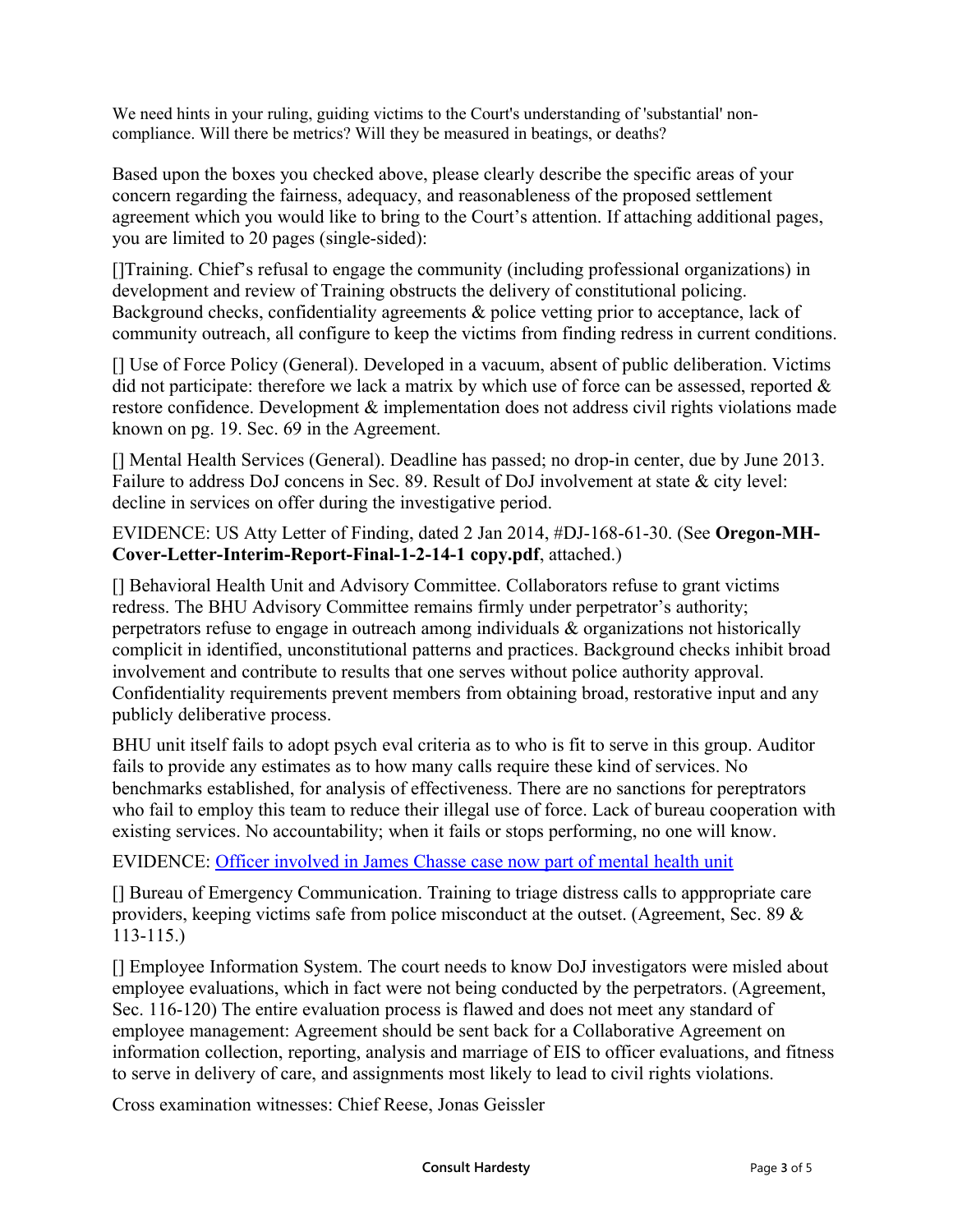[] Conduct of IA Investigations. Is at the crux of systemic patterns of civil rights denial. At the heart of the 'self-defeating accountability system' (Findings pp. 10-25, Section V) lie police selfexonerations. Victims now require a system of checks and balances, to restore constitutional protections. We reiterate our contention that this can only be had by trained investigators, external to the perpetrators, with access to evidence and the authority to compel testimony. Failure of IA investigations have led to arbitration decisions that the City failed to make a case of misconduct.

[] CRC Appeals. Last list of action items posted is dated April, 2012. This volunteer group, meeting monthly, is overworked. Reduction to a 21-day turnaround in no way redresses victim's needs. The court appreciates the value of judicial review. This body, if presented with new evidence is prohibited from pressing for re-investigation. Instead of being relegated to reviewing IA self-exoneration, this body needs to be replaced by a system designed to provide redress of grievances. Victims should be provided investigators, with power and authority to ascertain facts.

We are interviewing former CRC members to provide testimony on the 'reasonable person' vs. 'a preponderance of the evidence.' Early indications are that this judicial standard impairs the delivery of justice.

[] Discipline. A solid thread in long-held patterns of police misconduct is an almost complete lack of accountability. For a restoration of civil rights protections, discipline for misconduct must be as transparent as the lapses which result in death, beatings and other condemned conduct. (Findings, Sec. 5) Police identify among themselves 'Million Dollar Cops,' men and women whose conduct has resulted in astronomical dollar amounts in judgments, awards  $\&$  settlement totals. Once standards are clearly identified, officer conduct that deviates from it must be reported. We live in a world where an officer disciplined for bringing shame on the bureau (for nailing Nazi plaques to trees in a park) is promoted to command staff training; where an officer repeatedly disciplined for improper sexual conduct is then tasked with supervising sex assault investigators in the Detective Division. An officer held responsible for the stomping death of unarmed James Chasse is hired out of the Multnomah Sherrif's Office to be the first assigned to the BHU.

[] Service Coordination Team. Not germane to reforming civil rights violations; does not draw logically from the Findings. As a civil rights matter, trading a felony plea bargain for access to chemical dependency and other social services is problematic and not at all indicative of a restoration of those rights. Perpetrators should remove this role from police and be required to engage existent community organizations with proven success in delivery of such services. (Agreement, Sec. 112) An approach nearer best practices, among those we've consulted, is obviously a peer counseling model.

[] Community Oversight Advisory Board. As the closest thing in the Agreement likely to lead to a restoration of The People's civil rights protections, the body will fail without a ruling from the court, that they are expected to engage in the work of making 'other changes.' (Agreement, Sec. 140-157)

The People now rely on the Court, for the power to refute false reform and to overcome unwillingness to restore our rights (painted as delay). We expect a ruling that sets an expectation that the matter will return annually to the Court for review. After holding public hearings obtaining public input, the COAB; parties to the Agreement; the COCL; as well as public